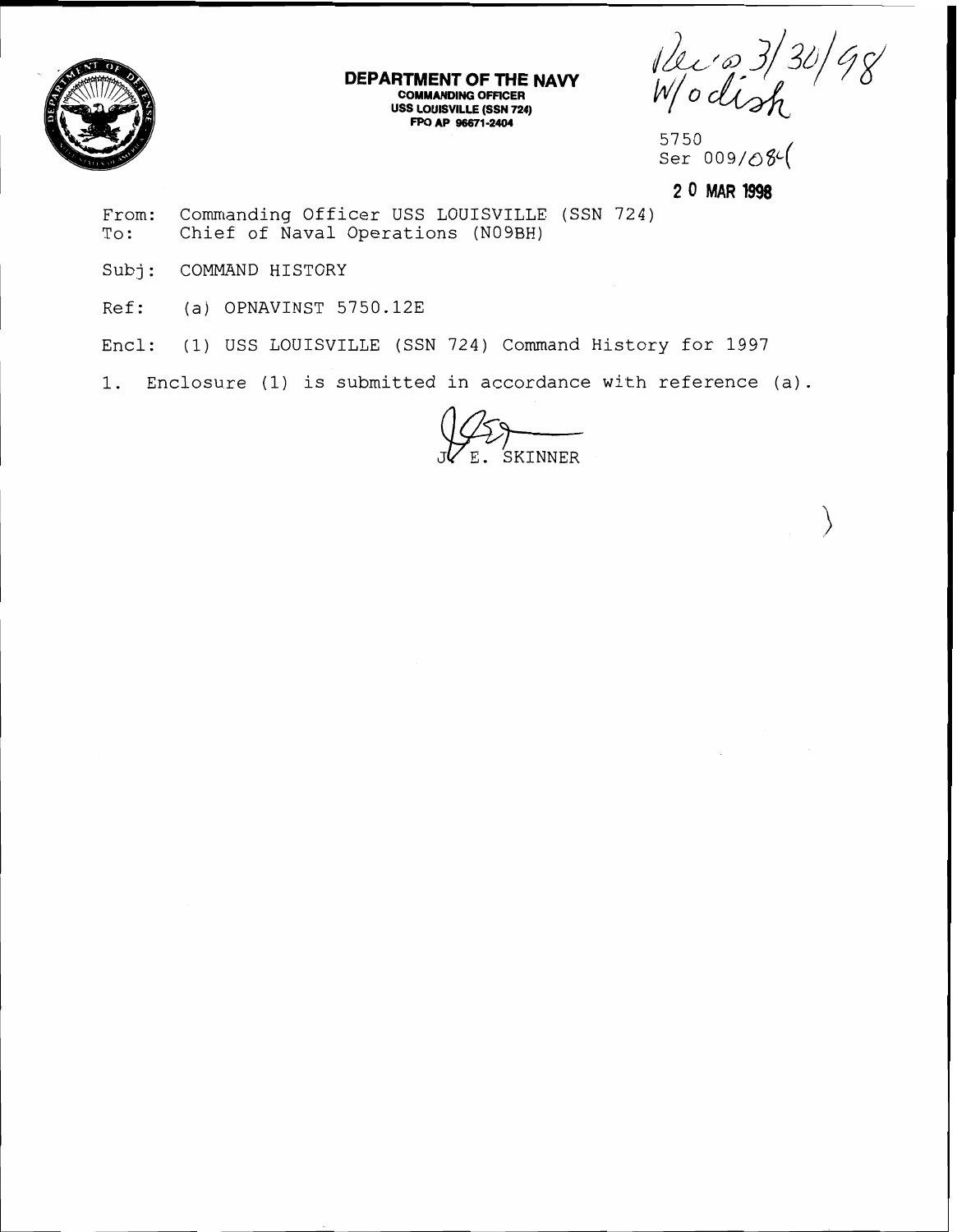# **USS LOUISVILLE (SSN 724) COMMAND HISTORY 1997**

|             | USS LOUISVILLE (SSN 724) COMMAND HISTORY 1997                                                                                                                   |                                                     |  |  |
|-------------|-----------------------------------------------------------------------------------------------------------------------------------------------------------------|-----------------------------------------------------|--|--|
| <b>PART</b> | <b>SUBJECT</b>                                                                                                                                                  | <b>PAGE</b>                                         |  |  |
| $\mathbf 1$ | COMMAND COMPOSITION AND ORGANIZATION<br>Mission Statement<br>History Statement<br>Organizational Structure<br>Name of Incumbent Commanding Officer<br>Home port | $1 - 1$<br>$1 - 1$<br>$1 - 1$<br>$1 - 1$<br>$1 - 1$ |  |  |
|             | <b>CHRONOLOGY/NARRATIVE</b>                                                                                                                                     | $2 - 1$                                             |  |  |
| 3           | SUPPORTING DOCUMENTATION<br>Biography of Commanding Officer<br>Welcome Aboard Pamphlet<br>Assorted Photographs (2)                                              | $3 - 1$<br>$3 - 2$<br>$3 - 3$                       |  |  |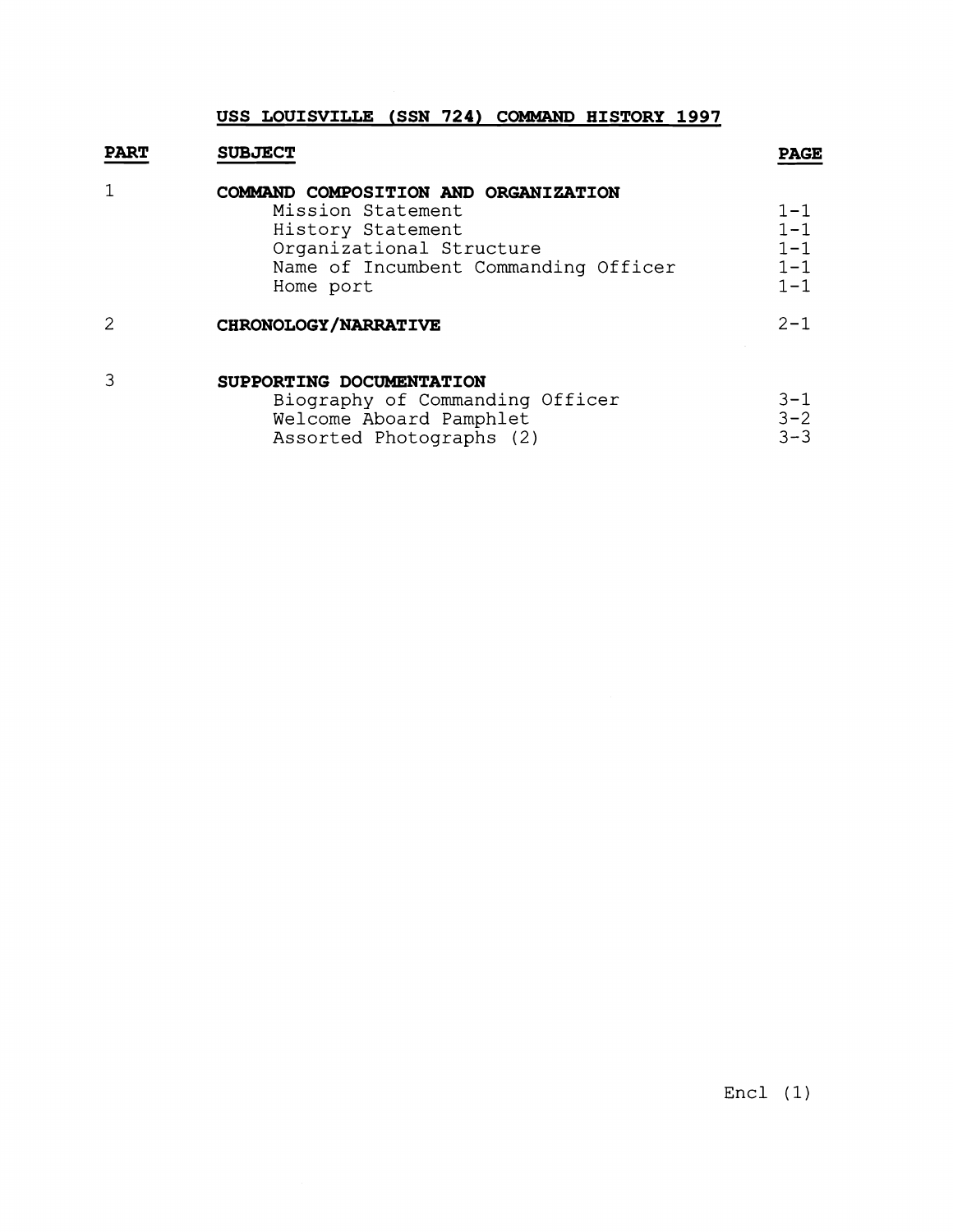## **COMMAND COMPOSITION AND ORGANIZATION**

1. **MISSION STATEMENT.** USS LOUISVILLE'S mission is to provide a formidable platform which can operate independently or in support of a carrier battle group to protect the interests of the United States and its allies. Tactical employment roles include Antisubmarine Warfare, Anti-Surface Warfare, Strike Warfare, Intelligence and Warning and Special Forces Warfare - all can be accomplished while remaining submerged and undetected.

2. **HISTORY STATEMENT.** The USS LOUISVILLE is the thirty-fifth LOS ANGELES class submarine to enter the submarine fleet. USS LOUISVILLE was constructed by the Electric Boat Division of General Dynamics Corporation in Groton, Connecticut. USS LOUISVILLE is named for the city of Louisville, Kentucky and is the fourth United States Ship to bear this name. Major milestones in the new construction period of the ship were as follows :

| Keel Laid    | $\overline{\phantom{a}}$ | 16 September 1984 |
|--------------|--------------------------|-------------------|
| Launched     |                          | 14 December 1985  |
| Commissioned | $\overline{\phantom{0}}$ | 08 November 1986  |

The ship's sponsor is Mrs. Betty Ann McKee, wife of retired Admiral Kinnaird R. McKee, former Director of Naval Nuclear Propulsion.

3. **ORGANIZATIONAL STRUCTURE.** The USS LOUISVILLE is one of the units under the responsibility of Commander Submarine Squadron THREE at Naval Submarine Base, Pearl Harbor, Hawaii. On board, the Commanding Officer is assisted in carrying out the ship's mission by the Executive Officer, four Department Heads, eight Division Officers and a crew of 130.

4. **NAME OF COMMANDING OFFICER/DATE ASSUMED COMMAND.** Commander Joseph E. Skinner, U.S. Navy/03 July 1996

**5. HOME PORT OF SHIP.** USS LOUISVILLE is currently home ported in Pearl Harbor, Hawaii.

 $1 - 1$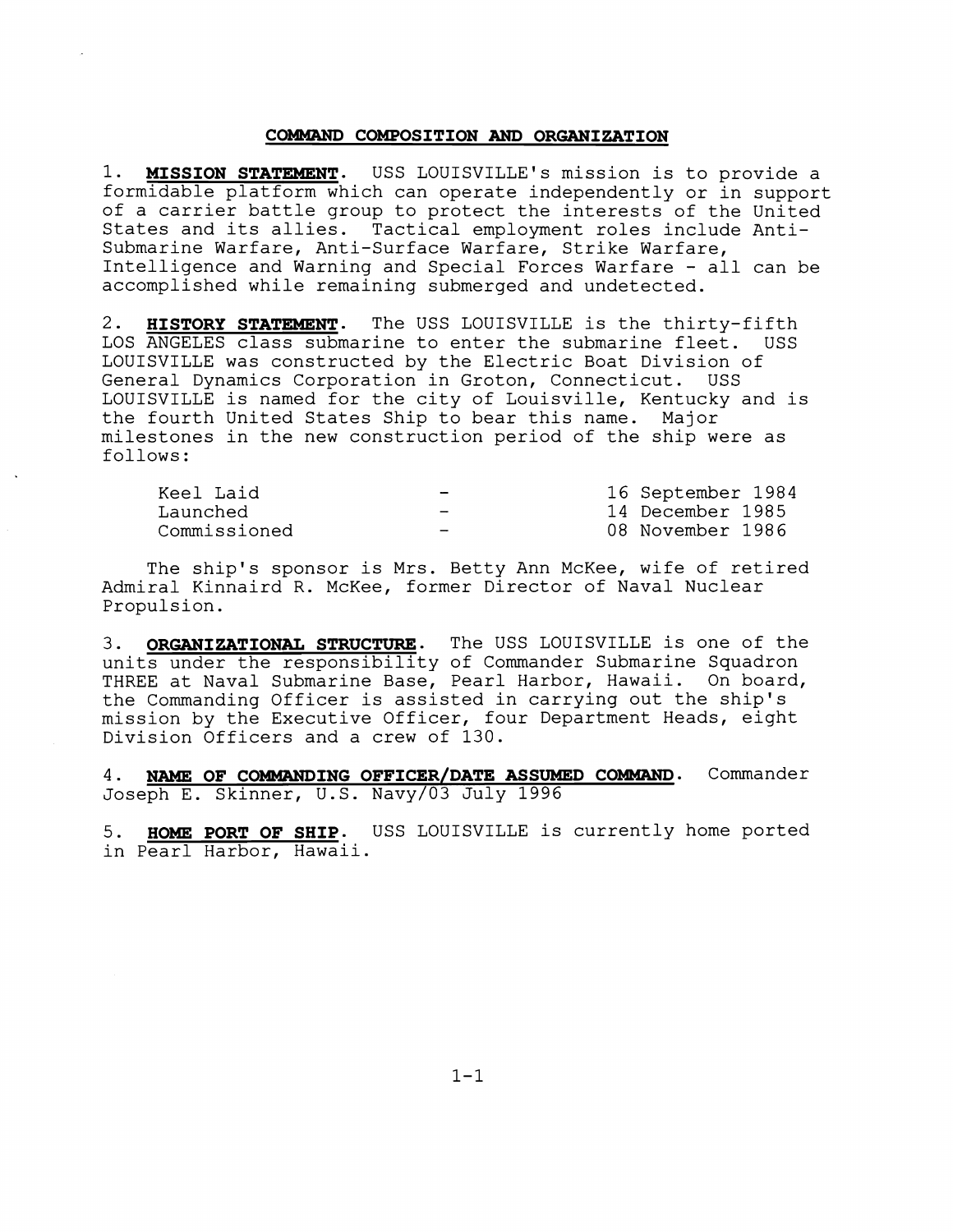# **USS LOUISVILLE (SSN 724) CHRONOLOGY FOR 1997**

# **DATE EVENT**<br>**EVENT**<br>TANUARY

JANUARY 061301 Underway for local operations 101608 Moored for upkeep FEBUARY 141029 Underway for local operations 211043 Moored 241415 Underway for local operations MARCH 051208 Moored 060756 Underway for ORSE 121812 Moored 180956 Underway for Family Cruise 181652 Moored 190956 Underway for Family Cruise 191640 Moored 240942 Underway for local operations 281233 Moored 311016 Underway for local operations APRIL 040709 Moored 071154 Underway for local operations 081114 Moored 141701 Underway for local operations 261121 Moored MAY 051136 Underway for local operations 130825 Moored JUNE 231255 Underway for local operations 241125 Moored 241453 Underway for local operations 271739 Moored JULY 070559 Underway to West Loch 070707 Moored at West Loch 081500 Underway for local operations 111046 Moored 210959 Underway for local operations 251004 Moored 310659 Underway for Prospective Commanding Officer Operations